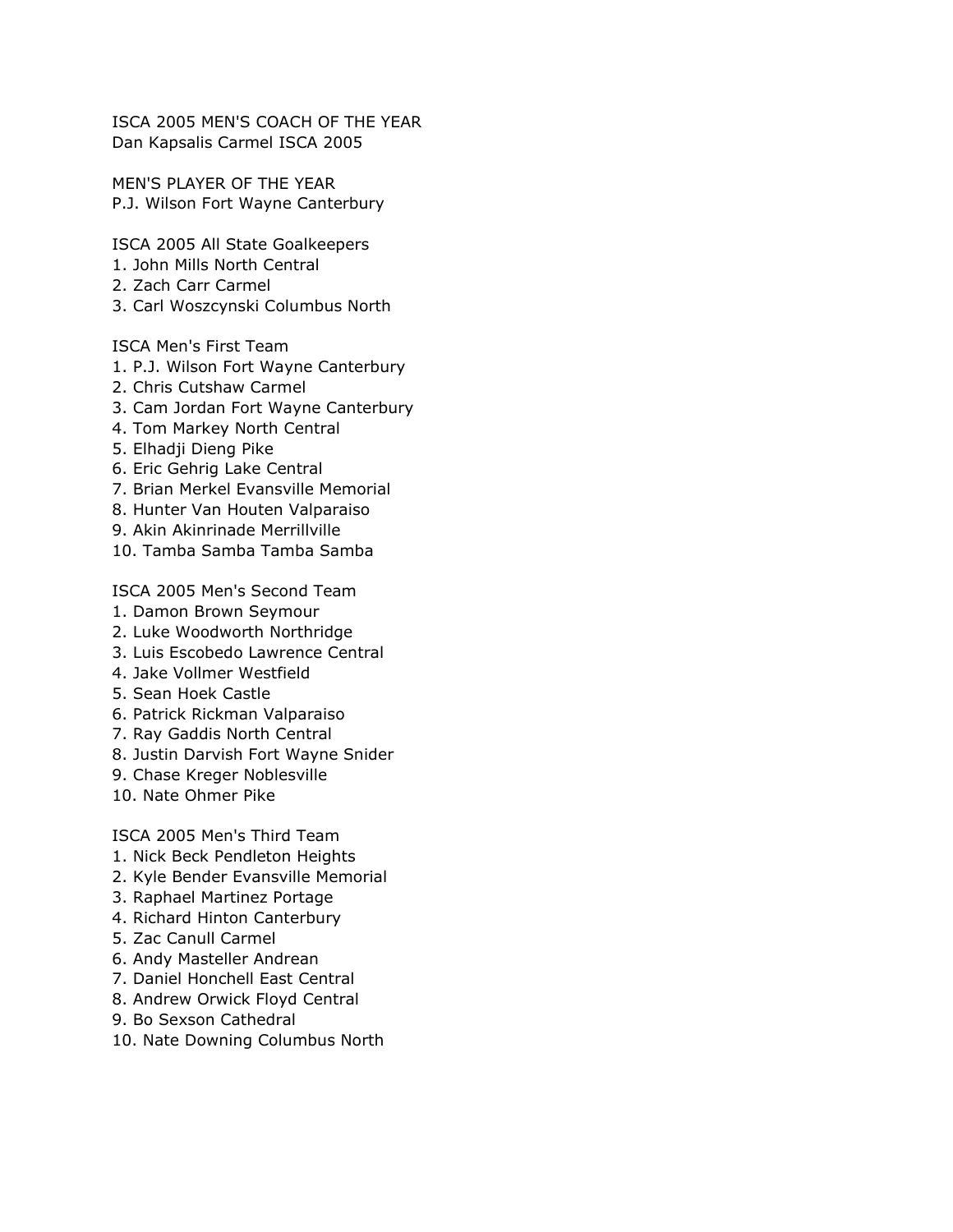#### ISCA Honorable Mention

District 1 Zach Kekelik Crown Point Alec Purdie Elkhart Central Lucas Sabedra Chesterton Tito Fernandez Hammond Morton Jeff Jelinek Merrillville

District 2 Adam Burch Blackhawk Christian Jared Gillespie Snider Nick Anderson Carroll Brit Falkenstern Snider Justin Grant Northridge

District 3 Greg Jordan Noblesville Aaron Henkle Carmel Zach Adda Hamilton Heights Tyler Rieke Zionsville

Jereme Grissom Zionsville

District 4 Mike Lutrull Avon Steven Zogbi Avon Ron Prusinski Brebeuf Juan Jimenez Ben Davis Pat Hall Lawrence Central

District 5 Freddy Montes Warren Central Max Effinger Richmond Eric Myers Mount Vernon Rocky Legge South Dearborn Adam Cranfill Waldron Camden Cox Columbus East

District 6 Caleb Schmitt Castle Dan Armstrong Evansville Mater Dei Ray Farabaugh Evansville Memorial Austin Schall Evansville Harrison Evan Harrison Evansville Memorial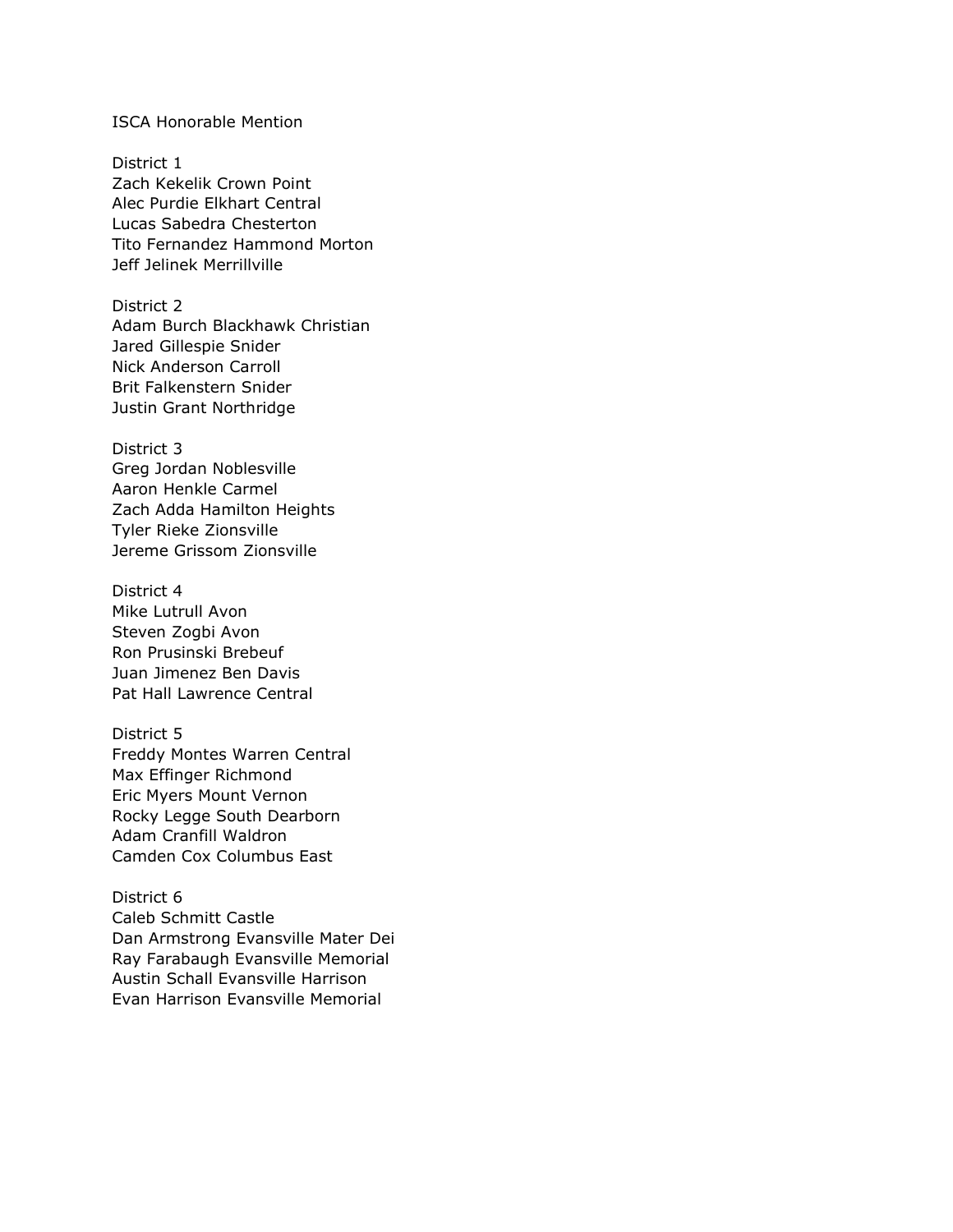## **ISCA 2005 WOMEN'S COACH OF THE YEAR Damon Brown Evansville Central**

### **ISCA 2005 WOMEN'S PLAYER OF THE YEAR Lauren Cheney Ben Davis**

### **ISCA Women's Goalkeepers**

- 1. Andrea Kaminski Noblesville
- 2. Hannah Messick Center Grove
- 3. Beth Reed Chatard

#### **ISCA Women's 2005 First Team**

- 1. Monica Dolynsky Carmel
- 2. Amber Cress Zionsville
- 3. Lauren Cheney Ben Davis
- 4. Annie Yi Ben Davis
- 5. Jessica Boots Carmel
- 6. Leslie Walker Evansville Central
- 7. Alexandra Nellis South Bend St. Joseph
- 8. Katlyn Ostendorf Zionsville
- 9. Rachel VanderGenugten Lake Central
- 10. Megan Ridley Lawrence Central

#### **ISCA Women's 2005 Second Team**

- 1. Jessica Krichbaum Penn
- 2. Lauren Hyde Chatard
- 3. Julie Schiedler Chatard
- 4. Mary Kreger Noblesville
- 5. Lindsey Fox Columbus North
- 6. Brittany White Carmel
- 7. Kate Cunningham Ben Davis
- 8. Amanda Reese Fort Wayne Carroll
- 9. Natalie Fleming Evansville Mater Dei
- 10. Jessica Stellhorn Noblesville

### **ISCA Women's 2005 Third Team**

- 1. Kasey Kutzler Evansville Central
- 2. Jenny Ball Concord
- 3. Jackie Eft Hamilton Southeastern
- 4. Morgan Redman North Central
- 5. Ashley Seehase Warren Central
- 6. Krystal Killingsworth Mishawaka Marian
- 7. Ashley Hedges Carmel
- 8. Natalie O'Bryan Center Grove
- 9. Micaela Hornstein Brownsburg
- 10. Katelyn Smith Castle